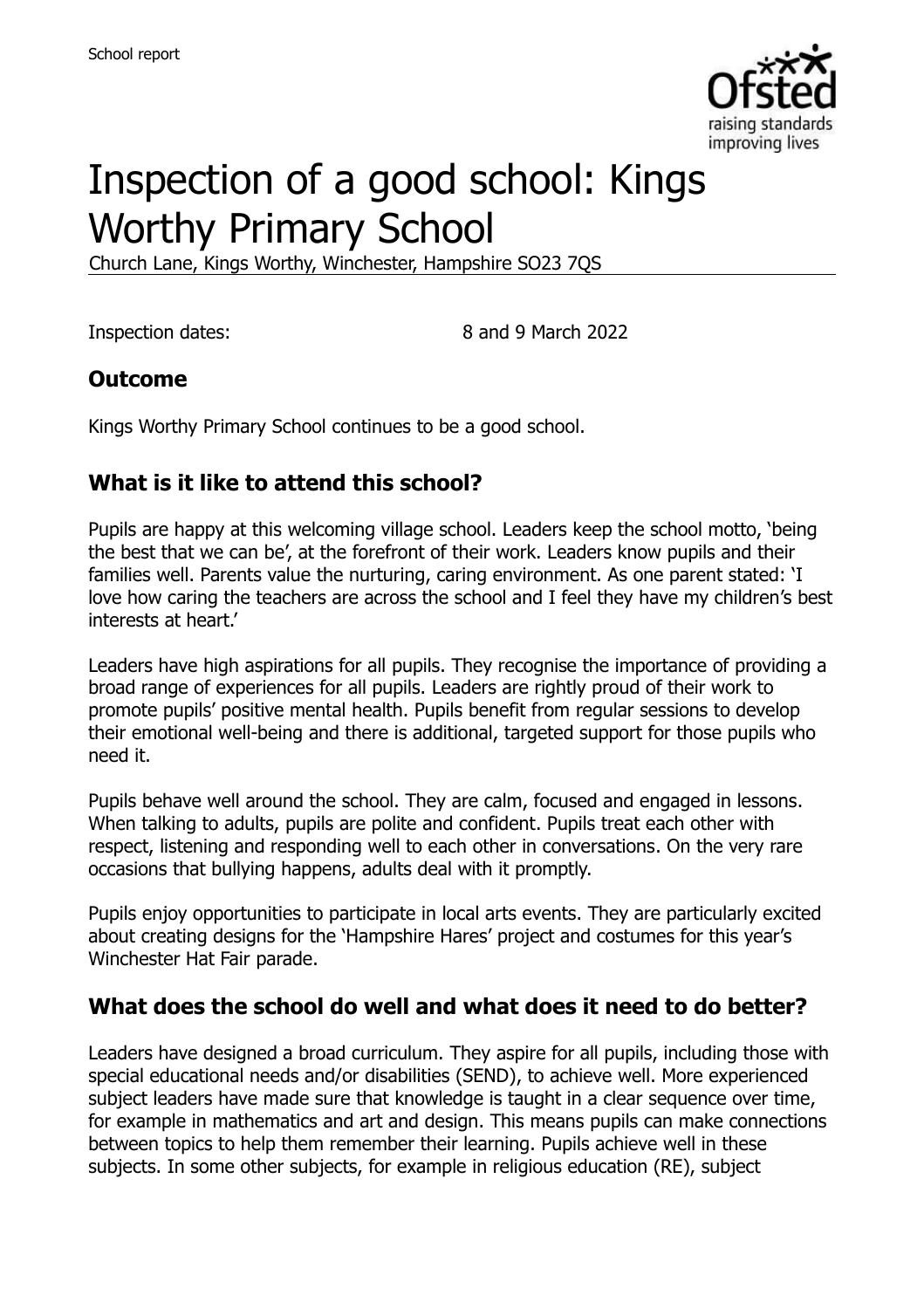

leadership is at an early stage of development. In subjects where this is the case, the curriculum sequence does not always enable pupils to achieve as well as they could.

Teachers' subject knowledge is not consistently strong across the whole curriculum. Where subject knowledge is strong, teachers set tasks that help all pupils to achieve well. In art and design, for example, teachers routinely check pupils' understanding. They adapt activities to ensure that all pupils, including those with SEND, achieve as well as they should. In Reception, effective teaching of early mathematics ensures that children develop confidence in using and understanding numbers. However, this is not the case in all subjects. Leaders have rightly implemented a training programme to improve teachers' subject knowledge, to iron out the inconsistencies.

Leaders prioritise reading. Teachers read to pupils daily. Pupils enjoy these regular story times. Children learn phonics from the start of Reception. Teachers use well-established routines which support children's learning. There are some slight inconsistencies in phonics teaching, but overall pupils are taught to read well. Effective support for those pupils at risk of falling behind ensures they are supported well to catch up quickly. Pupils read books that are matched to the phonic sounds that they know. This means they develop into confident and fluent readers who enjoy reading.

The school's provision for pupils' wider development is a strength. Leaders are ambitious for all pupils to discover their talents and excel. Pupils enjoy a broad range of extracurricular activities, including cooking, gardening, yoga and several competitive sporting opportunities. Trips to museums and local cities, and residential visits, enhance the curriculum. All pupils are given the chance to showcase their talents through performing plays and concerts, both in a local theatre and in the school grounds. Pupils are given opportunities to take on additional responsibilities. For example, Year 6 pupils enjoy being buddies to children in Reception and pupil librarians encourage their peers to read a wide variety of books.

Leaders and governors have rightly made staff's well-being a high priority. Governors check that staff's workload is manageable and appropriate. There is a caring and collaborative culture at the school and morale is high.

Parents are positive about the school. They have praised leaders' response to the challenge of remote learning during the COVID-19 pandemic. Parents feel that their children have been supported well during this time to continue with their education. As one parent said: 'The support given by the school through COVID-19 is absolutely phenomenal - both in respect to teaching and mental health support. The teaching and leadership teams deserve the highest possible praise.'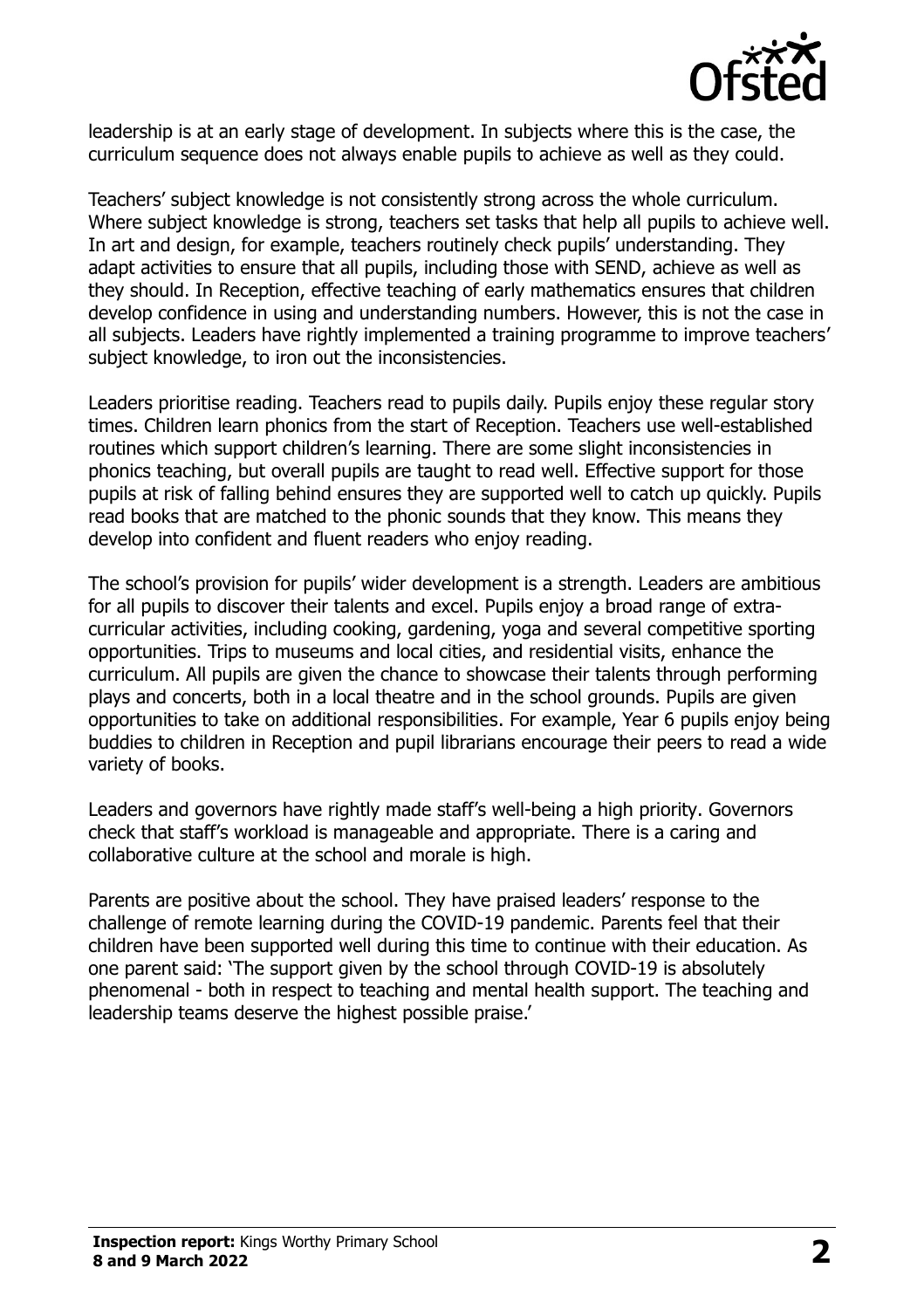

# **Safeguarding**

The arrangements for safeguarding are effective.

Leaders have established a strong culture of vigilance. They ensure that all staff are trained to recognise when pupils may be at risk of harm. Leaders have clear and comprehensive systems to record safeguarding concerns. They work closely with external agencies to ensure that pupils and their families get the help they need promptly.

Pupils have a clear, age-appropriate understanding of how to keep themselves safe online. Leaders use the expertise of organisations such as the police and the NSPCC to teach pupils about staying safe. Pupils say that they feel safe in school. They are confident that there are trusted adults who will help them if they have a worry or a concern.

### **What does the school need to do to improve?**

# **(Information for the school and appropriate authority)**

- Subject leadership in some foundation subjects is at an early stage of development. Some subject leaders need to deepen their subject knowledge so that they can support staff to implement the curriculum more effectively. Leaders and governors should ensure that subject leadership across the whole curriculum improves.
- Teachers' subject knowledge is stronger in some subjects than it is in others. They do not always make the most effective pedagogical choices to allow pupils to achieve as well as they could in all subjects. Leaders need to strengthen teachers' subject knowledge in all subjects so that all pupils know and remember even more across the whole curriculum.

# **Background**

When we have judged a school to be good, we will then normally go into the school about once every four years to confirm that the school remains good. This is called a section 8 inspection of a good or outstanding school, because it is carried out under section 8 of the Education Act 2005. We do not give graded judgements on a section 8 inspection. However, if we find evidence that a school would now receive a higher or lower grade, then the next inspection will be a section 5 inspection. Usually this is within one to two years of the date of the section 8 inspection. If we have serious concerns about safeguarding, behaviour or the quality of education, we will deem the section 8 inspection as a section 5 inspection immediately.

This is the second section 8 inspection since we judged the school to be good in March 2012.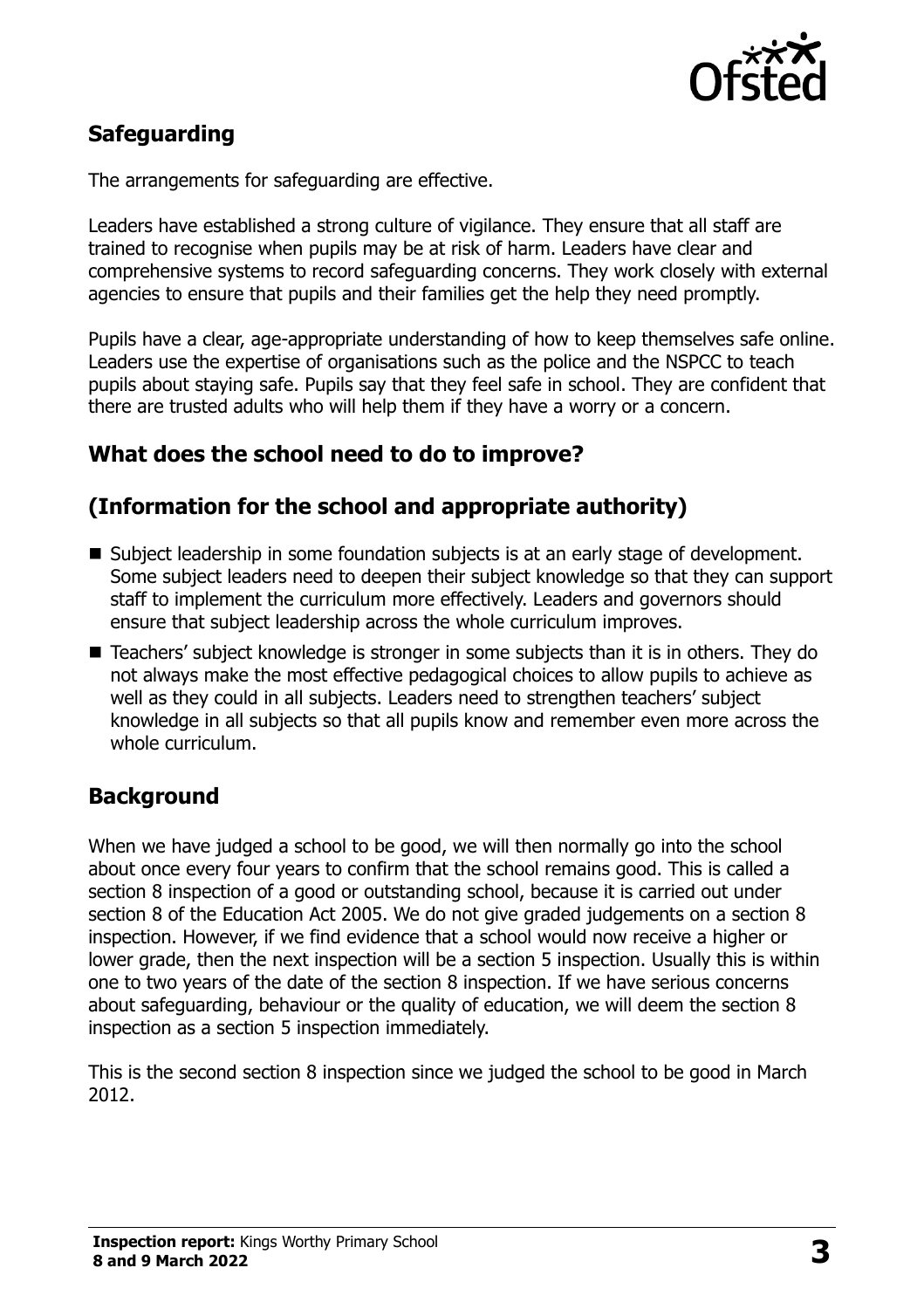

#### **How can I feed back my views?**

You can use [Ofsted Parent View](https://parentview.ofsted.gov.uk/) to give Ofsted your opinion on your child's school, or to find out what other parents and carers think. We use information from Ofsted Parent View when deciding which schools to inspect, when to inspect them and as part of their inspection.

The Department for Education has further [guidance](http://www.gov.uk/complain-about-school) on how to complain about a school.

If you are the school and you are not happy with the inspection or the report, you can [complain to Ofsted.](https://www.gov.uk/complain-ofsted-report)

#### **Further information**

You can search for [published performance information](http://www.compare-school-performance.service.gov.uk/) about the school.

In the report, '[disadvantaged pupils](http://www.gov.uk/guidance/pupil-premium-information-for-schools-and-alternative-provision-settings)' refers to those pupils who attract government pupil premium funding: pupils claiming free school meals at any point in the last six years and pupils in care or who left care through adoption or another formal route.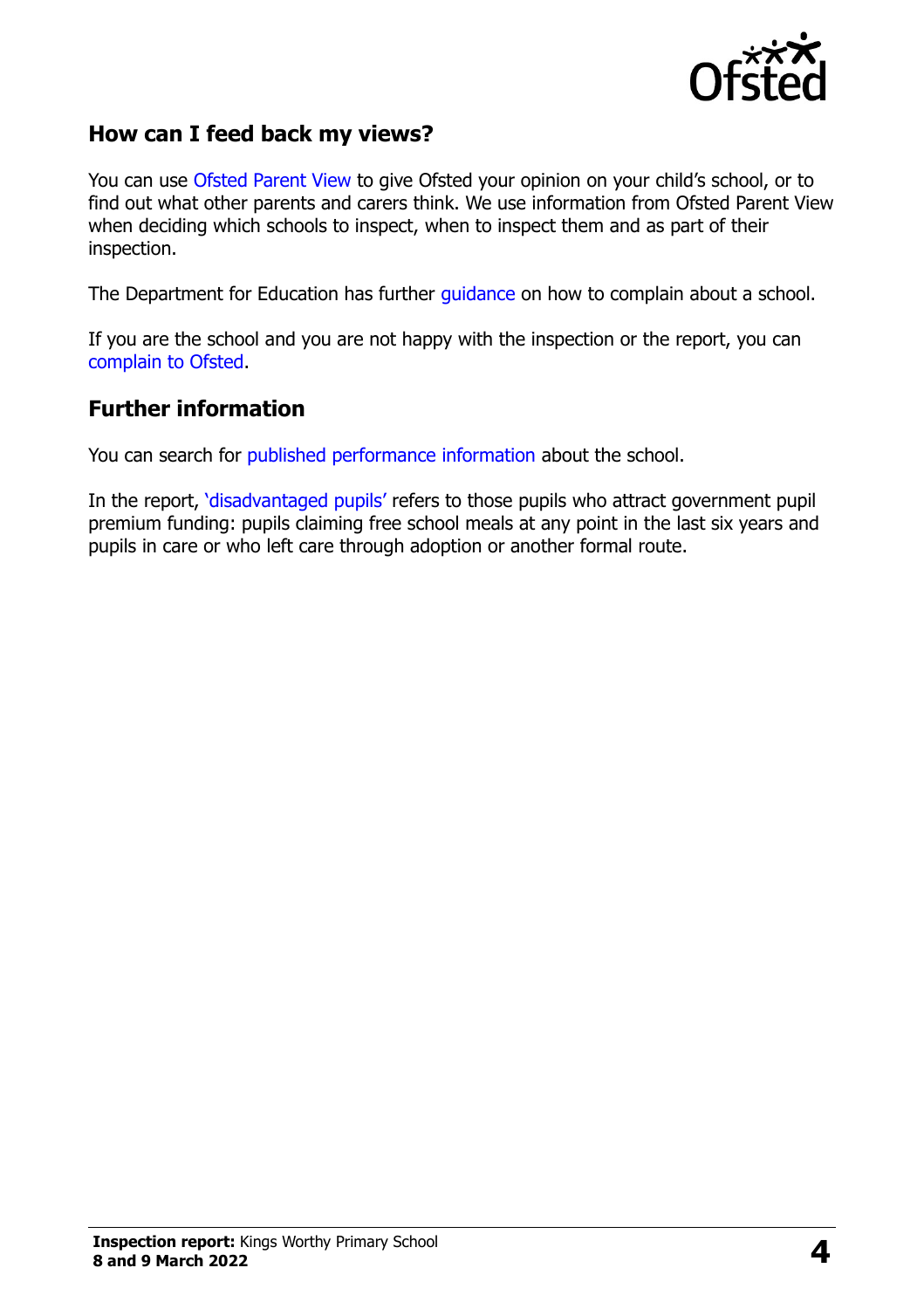

# **School details**

| Unique reference number             | 115922                                                               |
|-------------------------------------|----------------------------------------------------------------------|
| <b>Local authority</b>              | Hampshire                                                            |
| <b>Inspection number</b>            | 10211381                                                             |
| <b>Type of school</b>               | Primary                                                              |
| <b>School category</b>              | Maintained                                                           |
| Age range of pupils                 | 4 to 11                                                              |
| <b>Gender of pupils</b>             | Mixed                                                                |
| Number of pupils on the school roll | 432                                                                  |
| <b>Appropriate authority</b>        | The governing body                                                   |
| <b>Chair of governing body</b>      | Lorraine Suchanek                                                    |
| <b>Headteacher</b>                  | Jamie Dodson                                                         |
| Website                             | www.kingsworthy.hants.sch.uk                                         |
| Date of previous inspection         | 7 February 2017, under section 8 of the<br><b>Education Act 2005</b> |

# **Information about this school**

- This is a larger-than-average primary school, situated in a rural area to the east of Winchester.
- There have been no relevant changes since the previous inspection.
- This school does not currently use alternative provision.

# **Information about this inspection**

- This was the first routine inspection the school received since the COVID-19 pandemic began. Inspectors discussed the impact of the pandemic with leaders and have taken that into account in their evaluation of the school.
- **Inspectors met with the headteacher, the deputy headteacher and seven members of** the governing body, including the chair of governors. The lead inspector also met with an officer from the local authority.
- **Inspectors carried out deep dives in these subjects: early reading, mathematics, art** and design and RE. For each deep dive, inspectors discussed the curriculum with subject leaders, visited a sample of lessons, spoke to teachers, spoke to some pupils about their learning and looked at samples of pupils' work.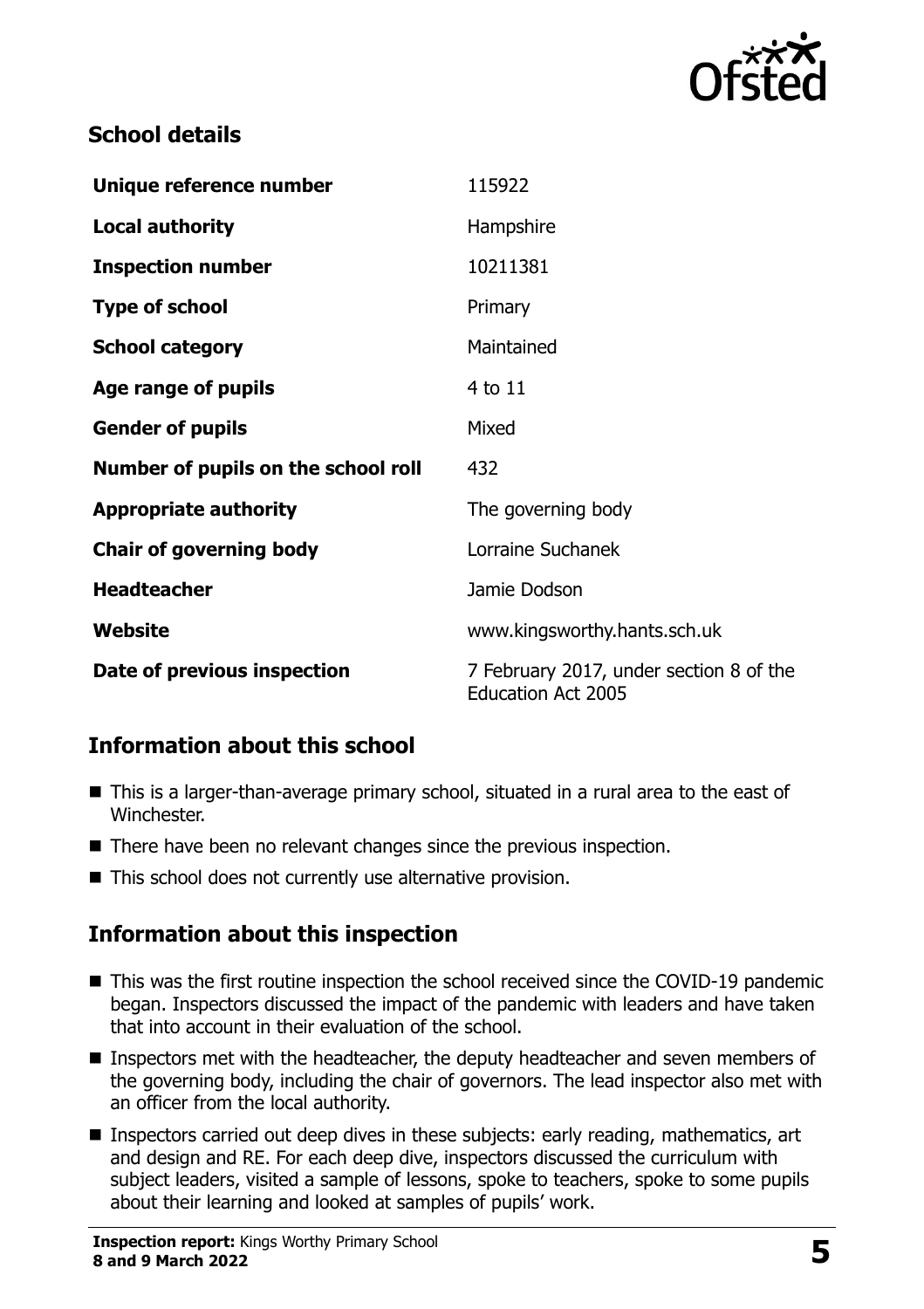

- The lead inspector also spoke to leaders about the curriculum in some other subjects.
- $\blacksquare$  The inspectors reviewed the arrangements for safeguarding by scrutinising safeguarding records, interviewing staff and through discussions with pupils.
- The inspectors considered the views of parents shared through Ofsted Parent View. They gathered the views of pupils and staff through surveys, interviews and discussions conducted throughout the inspection.
- The inspectors reviewed a range of the school's documentation, including selfevaluation reports, minutes of governing body meetings and behaviour incident logs.

#### **Inspection team**

Sue Keeling, lead inspector **Her Majesty's Inspector** 

Heather Fearn Her Majesty's Inspector